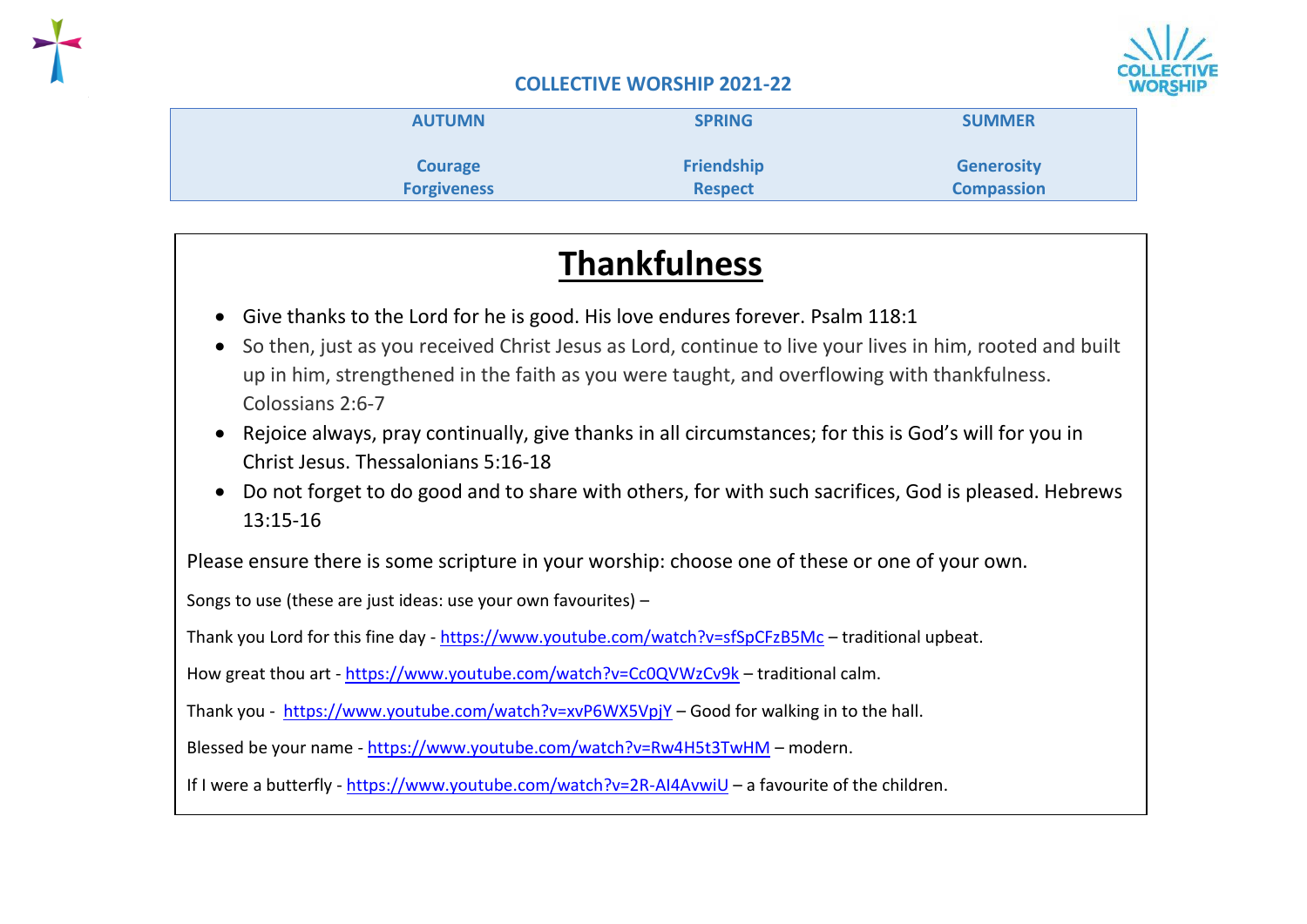



## **A Christian perspective on Thankfulness:**

Christians believe that God loves and cares for them in many different ways in all aspects of their life. They know that their response to this provision should be thankfulness and praise.



#### **Reflecting as a whole school community**

- How do we encourage an appreciative and thankful attitude in all members of our school community?
- How does the school raise consciousness of being thankful for those things we often take for granted?
- How do we encourage children to show gratitude in practical ways?
- How do we give thanks for new members of our school community?

| PIPIC SLUITES I CICVAIIL LU LIIIS VAIUC |                |                        |  |  |
|-----------------------------------------|----------------|------------------------|--|--|
|                                         |                |                        |  |  |
| Taken from                              | Page<br>number | <b>Bible reference</b> |  |  |
| The lion bible for children             |                |                        |  |  |
| The Two sons                            | 36             | Genesis 21             |  |  |
| Psalm 8                                 | 147            | Psalm 8                |  |  |
| Psalm 148                               | 151            | Psalm 148              |  |  |
| Mary visits Elizabeth                   | 215            | Luke 1                 |  |  |
| The Dying Girl                          | 255            | Matthew 9              |  |  |
| Widow's Mite                            |                | Luke 21                |  |  |
| Lion Storytellers Bible                 |                |                        |  |  |
| The Man who came back                   | 96             | Luke 17                |  |  |
| Time to get up                          | 76             | Matthew 9              |  |  |
|                                         |                |                        |  |  |

**Bible stories relevant to this value**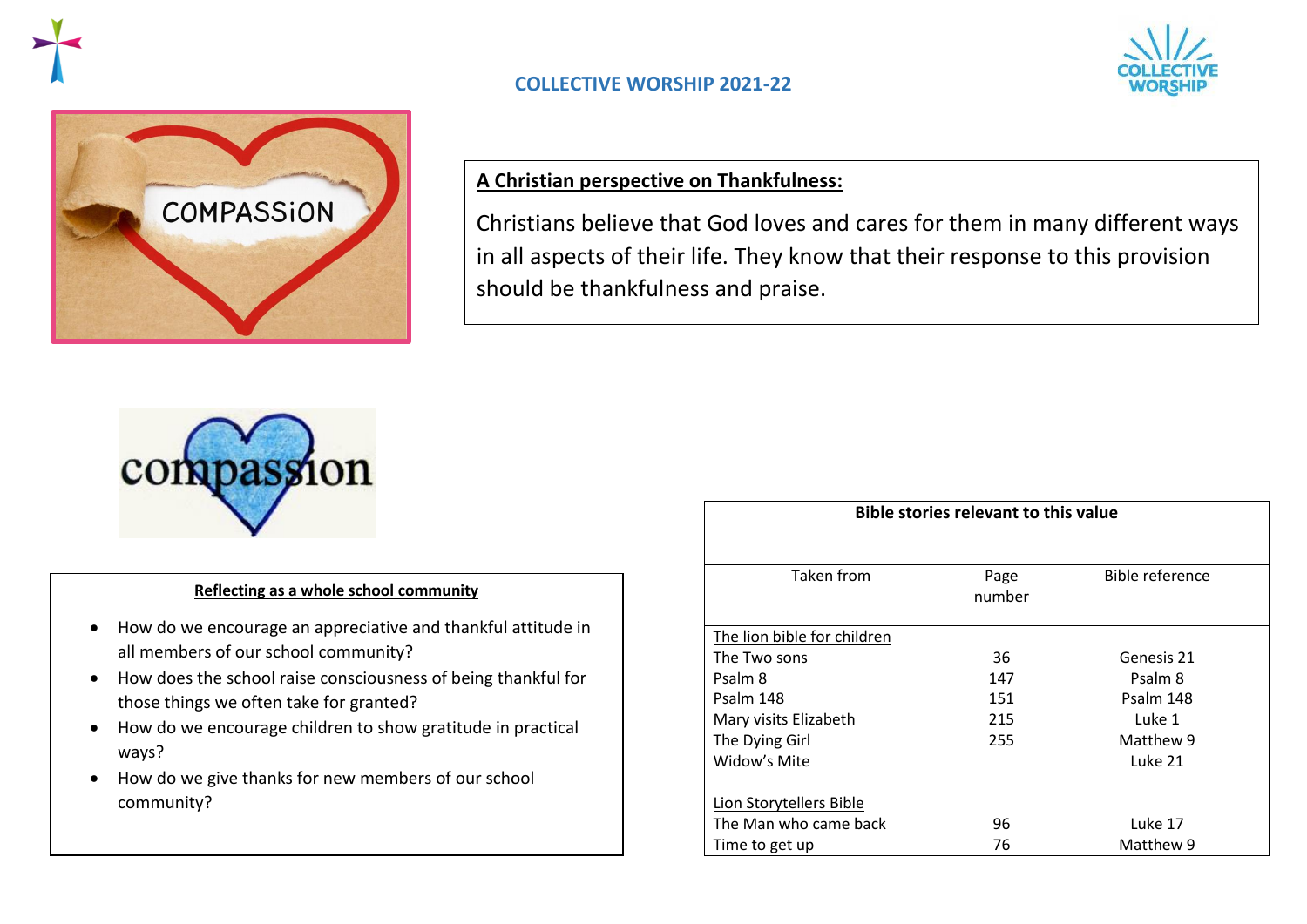



| Week    | <b>MON</b>                                                                                          | <b>TUE</b>                                                                                                           | <b>WED</b>                                                                                             | <b>THU</b>                                                                                                                                                                                                                                                                                                                                           | <b>FRI</b>                                                                                                                         |
|---------|-----------------------------------------------------------------------------------------------------|----------------------------------------------------------------------------------------------------------------------|--------------------------------------------------------------------------------------------------------|------------------------------------------------------------------------------------------------------------------------------------------------------------------------------------------------------------------------------------------------------------------------------------------------------------------------------------------------------|------------------------------------------------------------------------------------------------------------------------------------|
| 30.8.21 |                                                                                                     |                                                                                                                      |                                                                                                        | Whole school worship IG<br>Who should we be<br>thankful for in school?<br>R&F p138                                                                                                                                                                                                                                                                   | Celebration worship<br>IG<br>Paul Boulter                                                                                          |
| 6.9.21  | Whole school worship<br>IG<br>Praising God in creation.<br>R+F p140                                 | KS1 worship<br><b>NH</b><br>Remembering to say thank you.<br>V4L p146<br>The story of the 10 lepers<br>Luke 17:11-19 | KS2 worship<br>LH<br>Remembering to say thank<br>you. V4L p140<br>The story of the 10 lepers           | Prayer and Praise<br><b>SS</b><br>Songs - pupil choice<br>Every move I make<br>https://www.youtube.com<br>/watch?v=Dgf1YzscBlE<br>Give me oil in my lamp.<br>https://www.youtube.com<br>/watch?v=8t8zA1N6mCY<br>Prayer<br>A child in each class to say<br>what they are thankful for,<br>use this in whole school<br>prayer.<br>Topaz Class prayers. | Celebration worship<br>IG<br>Announcing Y6<br>roles?                                                                               |
| 13.9.21 | Whole school worship<br>IG<br><b>Saying Grace</b><br>V4L p149 Why we say<br>thank you for mealtimes | KS1 worship<br><b>JR</b><br>Saying thanks after mealtimes<br>R&F p143 (following on from<br>yesterday)               | KS2 worship<br><b>RC</b><br>Saying thanks after<br>mealtimes R&F p143<br>(following on from<br>Monday) | Prayer and Praise<br><b>NH</b><br>Songs - pupil choice<br>Thank you Lord for this<br>fine day -<br>https://www.youtube.c<br>om/watch?v=sfSpCFzB5<br><b>Mc</b>                                                                                                                                                                                        | Celebration worship<br><b>SS</b><br>Saying thank you by<br>helping. What can<br>we do to help<br>others? Refugees?<br>Afghanistan? |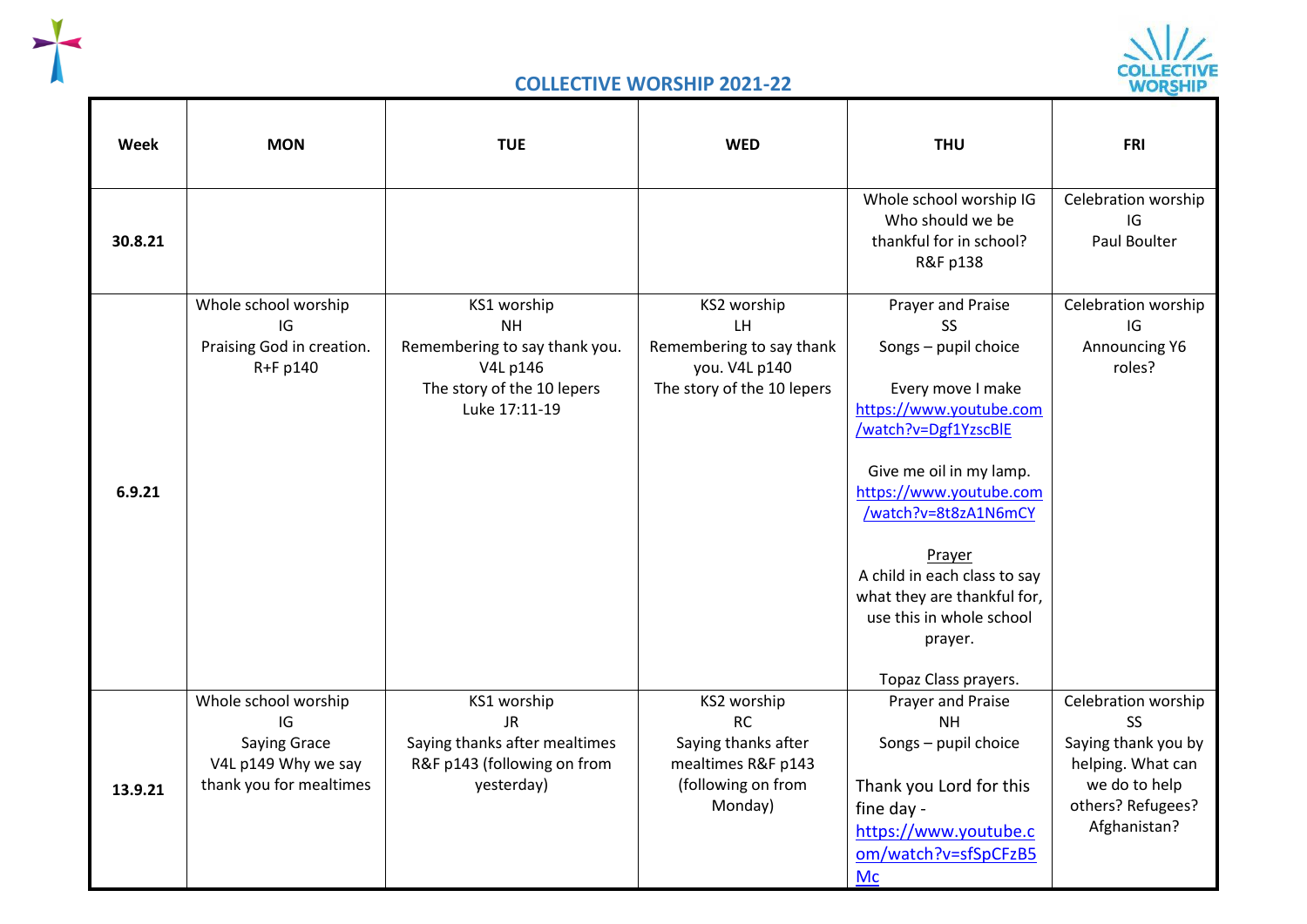



|         |                                                                                                         |                                                                                 |                                                                          | Creator God -<br>https://www.youtube.com<br>/watch?v=GM4IVZuljEI<br>(New one)<br>Prayer<br>Thank you for favourite<br>foods.<br>Ruby Class prayers.<br>LW                                                                                                                                                                              |                                                                                                           |
|---------|---------------------------------------------------------------------------------------------------------|---------------------------------------------------------------------------------|--------------------------------------------------------------------------|----------------------------------------------------------------------------------------------------------------------------------------------------------------------------------------------------------------------------------------------------------------------------------------------------------------------------------------|-----------------------------------------------------------------------------------------------------------|
| 20.9.21 | Whole school worship IG<br>Preparing for Harvest.<br>https://www.assemblies.<br>org.uk/pri/3758/harvest | KS1 worship<br><b>EP</b><br>How are guests welcomed in our<br>school? V4L p153  | KS2 worship<br>ES<br>How are guests welcomed<br>in our school? V4L p153  | Prayer and Praise<br><b>SS</b><br>Songs - pupil choice<br>If I were a butterfly $-$ -<br>https://www.youtube.c<br>om/watch?v=2R-<br>AI4AvwiU<br>Who you say I am -<br>https://www.youtube.com<br>/watch?v=Y0LHTDVy5C0<br>(New one)<br>Prayer<br>Thank you for a special<br>person in our lives.<br>Emerald Class prayers.<br><b>AT</b> | Celebration worship<br>IG<br>Being thankful to<br>others: Esther was a<br>star. Storytellers<br>bible p76 |
| 27.9.21 | Whole school worship<br>SS<br>Harvest festival: R&F<br>p152                                             | KS1 worship<br><b>NH</b><br>Praising God for creation: Psalm<br>148<br>V4L p156 | KS2 worship<br>LH<br>Praising God for creation:<br>Psalm 148<br>V4L p156 | Prayer and Praise<br><b>NH</b><br>Songs - Harvest songs.<br>Cauliflowers fluffy -<br>https://www.youtube.com<br>/watch?v=JRQEQgyGAGA<br>Harvest table -                                                                                                                                                                                | Celebration worship<br>IG<br>David's kindness LBC<br>p141 (and before)                                    |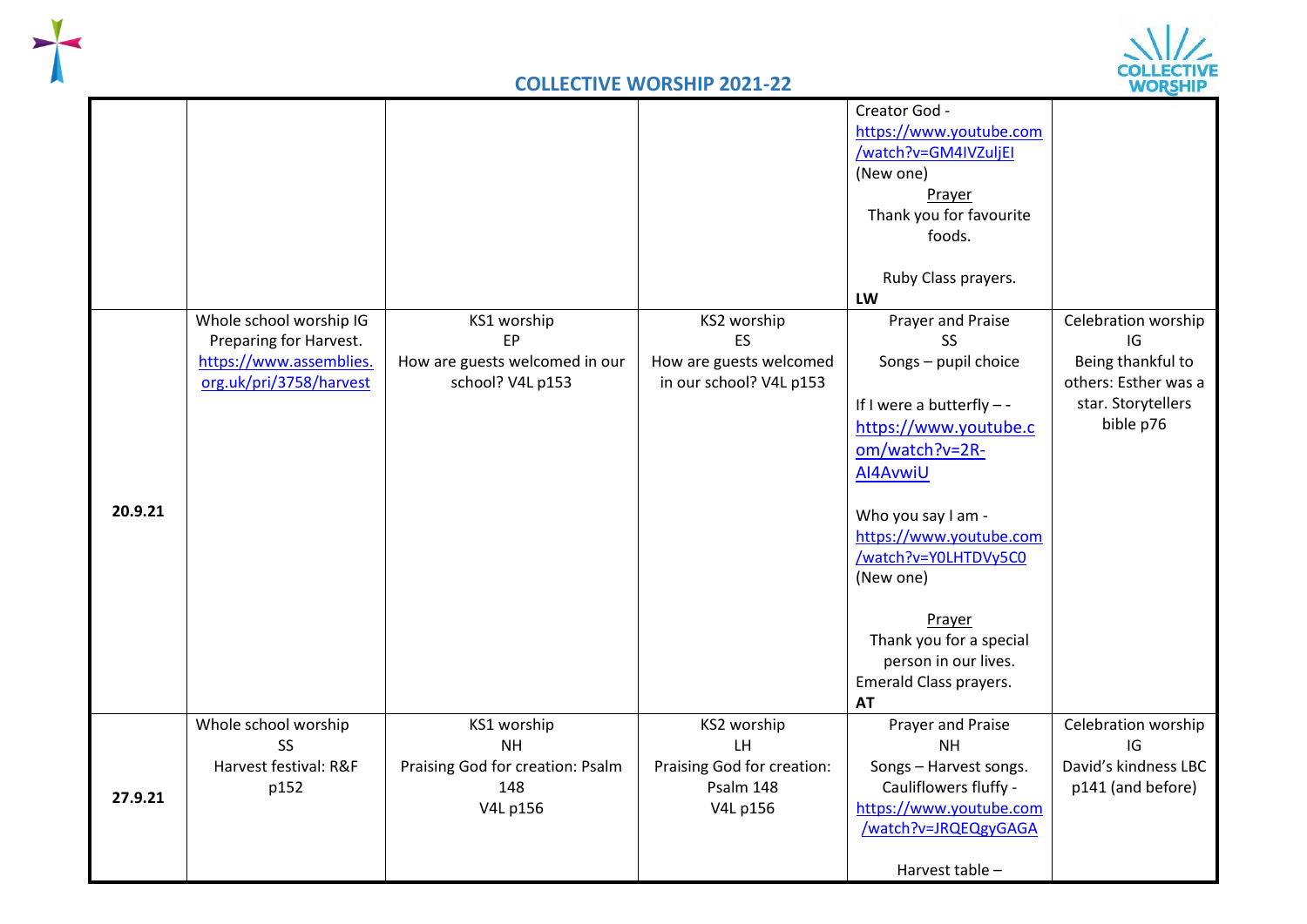



|          | Whole school worship<br>IG                                                                                                                       | KS1 worship<br><b>JR</b>                                                                                                                                                              | KS2 worship<br><b>RC</b>                                                                                                                                                          | https://www.youtube.com<br>/watch?v=GvsLheVYPvk<br>Prayer<br>Thank you for nature.<br>Sapphire Class prayers<br>DF<br>Prayer and Praise<br><b>SS</b>                                                                                                                                                         | Celebration worship<br>IG                                |
|----------|--------------------------------------------------------------------------------------------------------------------------------------------------|---------------------------------------------------------------------------------------------------------------------------------------------------------------------------------------|-----------------------------------------------------------------------------------------------------------------------------------------------------------------------------------|--------------------------------------------------------------------------------------------------------------------------------------------------------------------------------------------------------------------------------------------------------------------------------------------------------------|----------------------------------------------------------|
| 4.10.21  | Seeing the good in bad.<br>What can we be thankful<br>for when things are bad.<br>Jonah the groaner: LSB<br>p69                                  | Give thanks for the good things,<br>don't concentrate on bad. What<br>good things can we be thankful<br>for from past 18 months?                                                      | Give thanks for the good<br>things, don't concentrate<br>on bad. What good things<br>can we be thankful for<br>from past 18 months?                                               | Songs - pupil choice<br>Every move I make<br>https://www.youtube.com<br>/watch?v=Dgf1YzscBlE<br>What a beautiful name<br>https://www.youtube.com<br>/watch?v=UkeylMGr5OY<br>Prayer<br>Thank you for the good in<br>our school, our community<br>and the world.<br><b>Amethyst Class Prayers</b><br><b>HE</b> | Emma from Caton<br>Methodist? IG to<br>confirm           |
| 11.10.21 | Whole school worship<br>SS.<br>Overview of Colossians.<br>Thankfulness and<br>gratitude are constant as<br>an attitude Christians<br>should have | KS1 worship<br><b>FP</b><br>How do we say thanks to God?<br>Discuss teaspoon prayer: thank<br>you, sorry, please. Work together<br>to write a prayer to say at the end<br>of worship. | KS2 worship<br>ES<br>How do we say thanks to<br>God? Discuss teaspoon<br>prayer: thank you, sorry,<br>please. Work together to<br>write a prayer to say at the<br>end of worship. | Prayer and Praise<br><b>NH</b><br>Songs - pupil choice<br>All through history -<br>https://www.youtube.com<br>/watch?v=hQS2HHayr38<br>(new song)<br>One more step along the<br>world I go.<br>https://www.youtube.com<br>/watch?v=7PXV3dwaeNU                                                                | Celebration worship<br>IG<br>The Widow's Mite<br>Luke 21 |